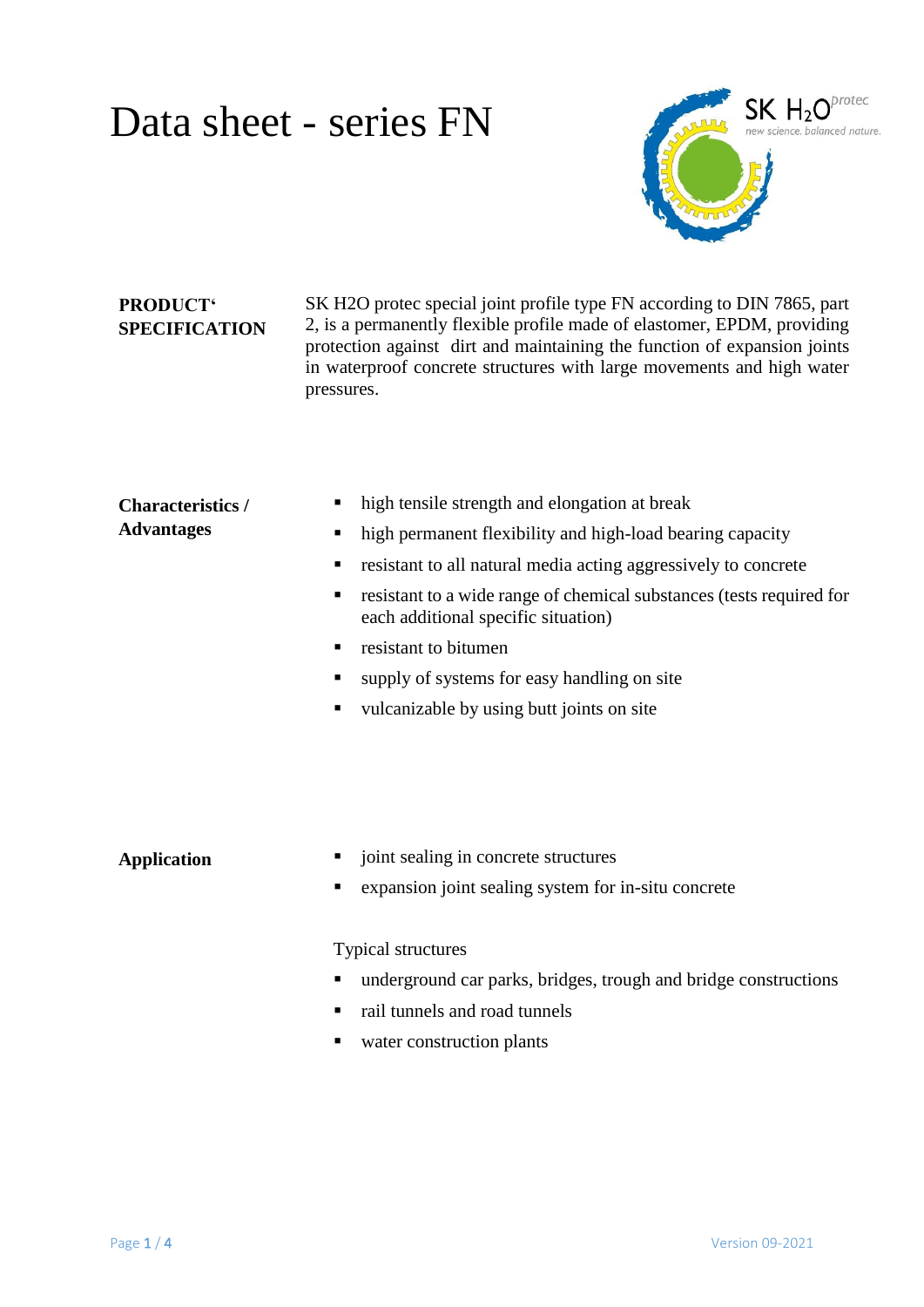## Data sheet - series FN



#### **Standards / Directives**

- **DIN 18197**
- $\nightharpoonup$  DIN 7865, part 2
- WU- Directives DAfStb
- **TECT 25 TWO 25 TWO 25 TWO 25 TWO 25 TWO 25 TWO 25 TWO 25 TWO 25 TWO 25 TWO 25 TWO 25 TWO 25 TWO 25 TWO 25 TWO 25 TWO 25 TWO 25 TWO 25 TWO 25 TWO 25 TWO 25 TWO 25 TWO 25 TWO 25 TWO 25 TWO 25 TWO 25 TWO 26 TWO 26 TWO 26 TWO**
- **vulcanizing instructions**

#### **Test certificate / Approvals**

- latest manufacturer's test certificate
- **•** certificate of conformity DIN 7865
- **External monitoring by MPA NRW**
- **n** internal monitoring

### **PRODUCT DATA**

| <b>Material</b> | EPDM elastomer (ethylene-propylene-diene monomer)<br>п |
|-----------------|--------------------------------------------------------|
| <b>Colour</b>   | black with grey visible surface<br>$\blacksquare$      |
| Packaging       | supplied as standard rolls $(25 \text{ m})$<br>п       |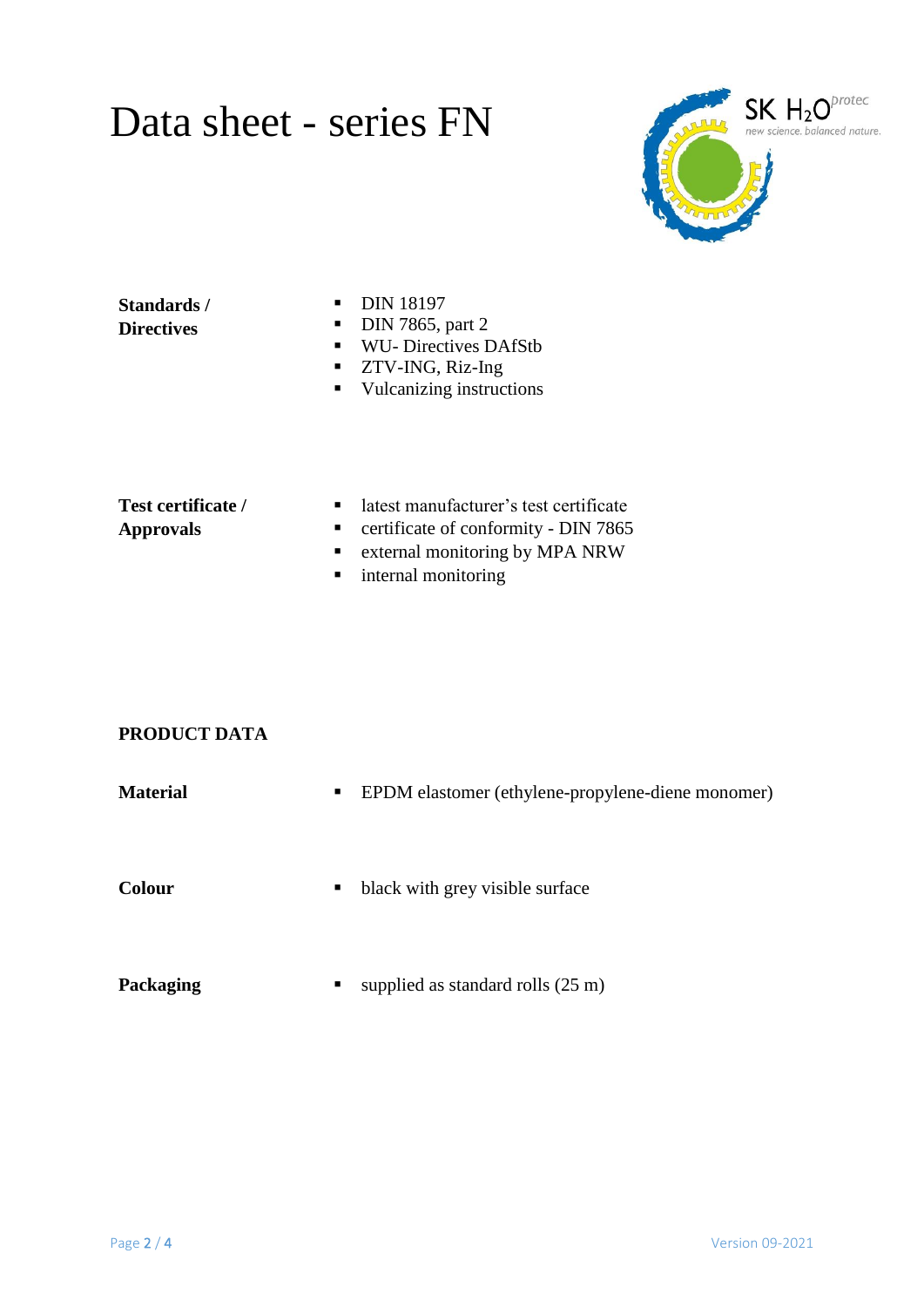

### **MECHANICAL PROPERTIES according to DIN 7865, part 2 Shore A hardness** 62  $\pm$  5 **Tear strength** ≥ 10 MPa **Elongation at break** ≥ 380 % **Compression set**  $168h / 23^{\circ}C \le 20\%$ 24h /  $70^{\circ}$ C  $\leq$  35% **Tear propagation resistance** ≥ 8 kN/m **Performance after heat ageing** Shore A hardness change  $\leq 8$ Tear strength  $\geq$  9 MPa Elongation at break  $\geq 300\%$ **Low temperature performance**  $\leq 90$  Shore A **Tension set**  $\leq 20\%$ **Performance after conditioning in hot bitumen** Residual deformation < 20% Tear strength  $\geq$  7 MPa Elongation at break  $\geq 300\%$ **Performance after ozone ageing** No cracks